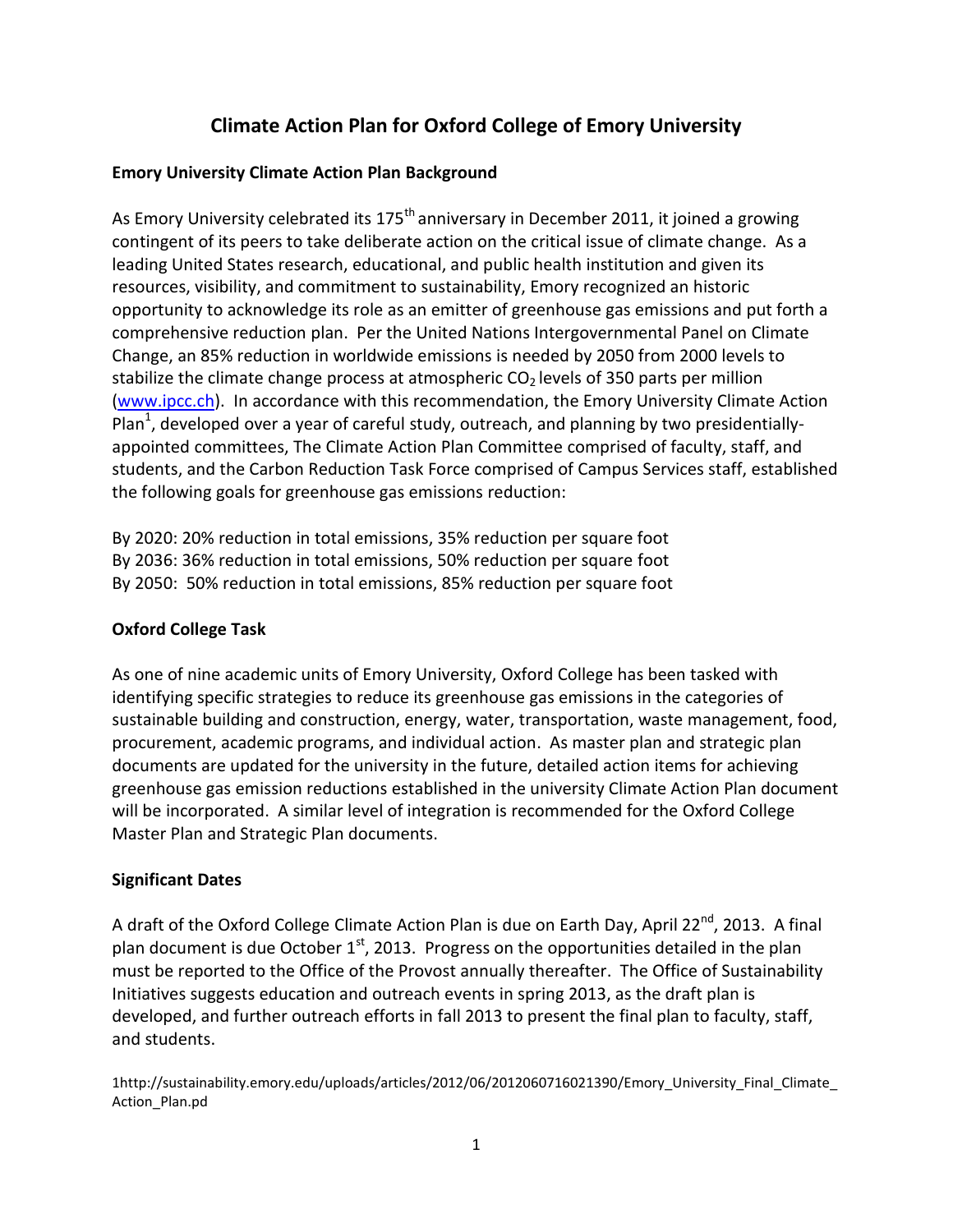#### **Oxford College Greenhouse Gas Emissions Inventory**

In summer 2011, the Office of Sustainability Initiatives appointed an intern to conduct a greenhouse gas emissions inventory at Oxford College for each fiscal year from 2005 to 2010. The inventories were conducted using the Clean Air-Cool Planet Campus Carbon Calculator, a model that is used widely across the United States and is consistent with international greenhouse gas protocol standards. The emissions inventory methodologies for Oxford were largely based on those utilized for the greenhouse gas emissions inventory on the Druid Hills campus. There were a few instances where Oxford emissions were already counted in the Druid Hills campus figures and these were excluded to avoid double-counting. All such instances are documented in the full report.

Below is an excerpt from the "Principal Findings" section of the report that provides an overview of the total eCO2 emissions generated as well as the trend in rising emissions at Oxford College in the period FY2005-FY2010:

In the baseline year, FY2005, Oxford emitted 3,968.9 metric tonnes of carbon dioxide equivalents (eCO2), compared to 5,182.9 eCO2 in FY2010. As can be seen, there was a 1,214 eCO2 increase in the 6 year period, meaning the college emitted per year more or less an additional 202.3 eCO2 than the previous year during that period. Between FY2005 and FY2010, there was approximately a 30% increase in eCO2 emissions from the college. This increase is surely due in part to the 33% growth in full time students during the analyzed period.

The chart below shows the trend in gross eCO2 emissions at Oxford College by Fiscal Year between years 2005-2010 as well as a breakdown by emissions scope each year:



## Oxford's CO<sub>2</sub>e Emissions by Scope (FY05-FY10)

Scope 2: Purchased Electricity

Scope 3: Faculty/Staff Commuting, Student Commuting, Emory Funded Air Travel, Study Abroad Air Travel, Landfill Waste, Power Transmission & Distribution Losses

\*Scope definitions and calculations taken from www.c **Ianetoro University Emissions Model** 

Scope 1: Direct Transportation (Clifton Shuttles, Campus Fleet), Other On-Campus Sources (Boilers, Generators), Refrigerants & Chemicals, Fertilizer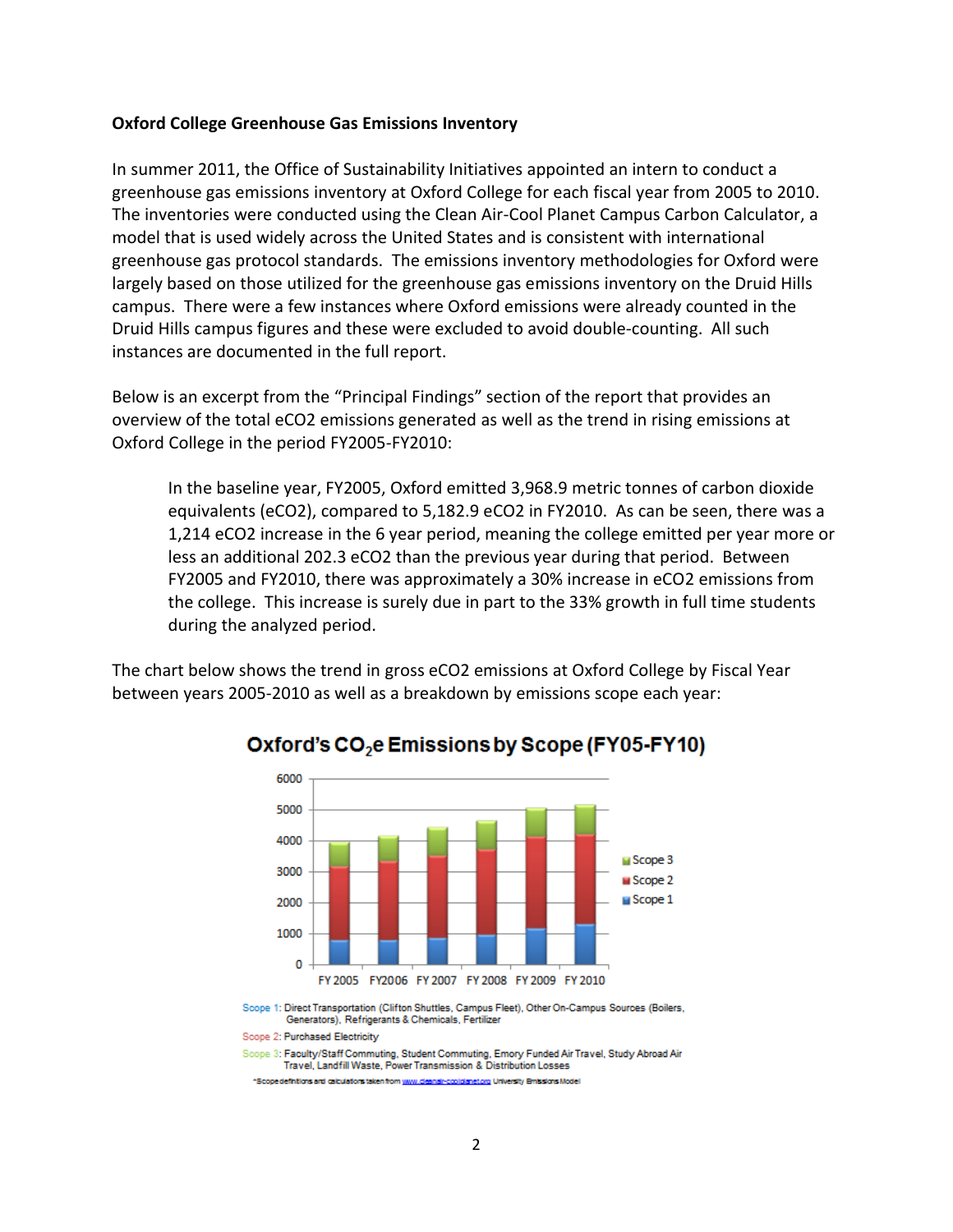The chart below is a visual representation of the individual sources of greenhouse gas emissions for Fiscal Year 2010 at Oxford College:



# **Emissions Sources Breakdown (FY10)**

#### **Oxford College Climate Action Plan Process**

The Dean of the college appointed an Oxford College Climate Action Plan Committee in October 2012 comprised of members of the Sustainability Subcommittee of the Buildings and Grounds Committee and a faculty member from each academic division: Natural Science and Mathematics, Humanities, and History and Social Science. The Emory Office of Sustainability Initiatives appointed a student intern and Oxford alumnus in support of the project. Of note, the same intern conducted the Oxford College greenhouse gas emissions inventory in summer 2011 and presented his findings at the Emory Climate Action Plan Committee's Carbon Reduction town hall forum at Oxford College in fall 2011. Student involvement in both the Greenhouse Gas Emissions Inventory and the Climate Action Plan projects represented a unique curricular opportunity bridging theory and practice and highlighting the interrelatedness and applicability of concepts.

The Oxford College Climate Action Plan Committee held its kickoff meeting in December 2012 and met again in February and March of 2013. The committee chair reports progress at monthly Emory Office of Sustainability Initiatives meetings for unit Climate Action Plan representatives. To engage faculty, staff, and students regarding the significance of climate change, assess campus perceptions regarding sustainable practices, solicit feedback regarding strategies proposed in the draft plan, and to encourage a continuing conversation about Climate Action planning at Oxford College, the committee hosted several outreach events.

Faculty committee members Mike McQuaide and Phil Segre hosted Lunch and Learns on April  $8^{\text{th}}$  and April 10<sup>th</sup> respectively, and approximately twenty students, faculty, and staff were in attendance at each event. The committee hosted Climate Action Trivia at Staff Bash on June 25<sup>th</sup> and seventy-four staff were in attendance. Prizes donated by the Office of Sustainability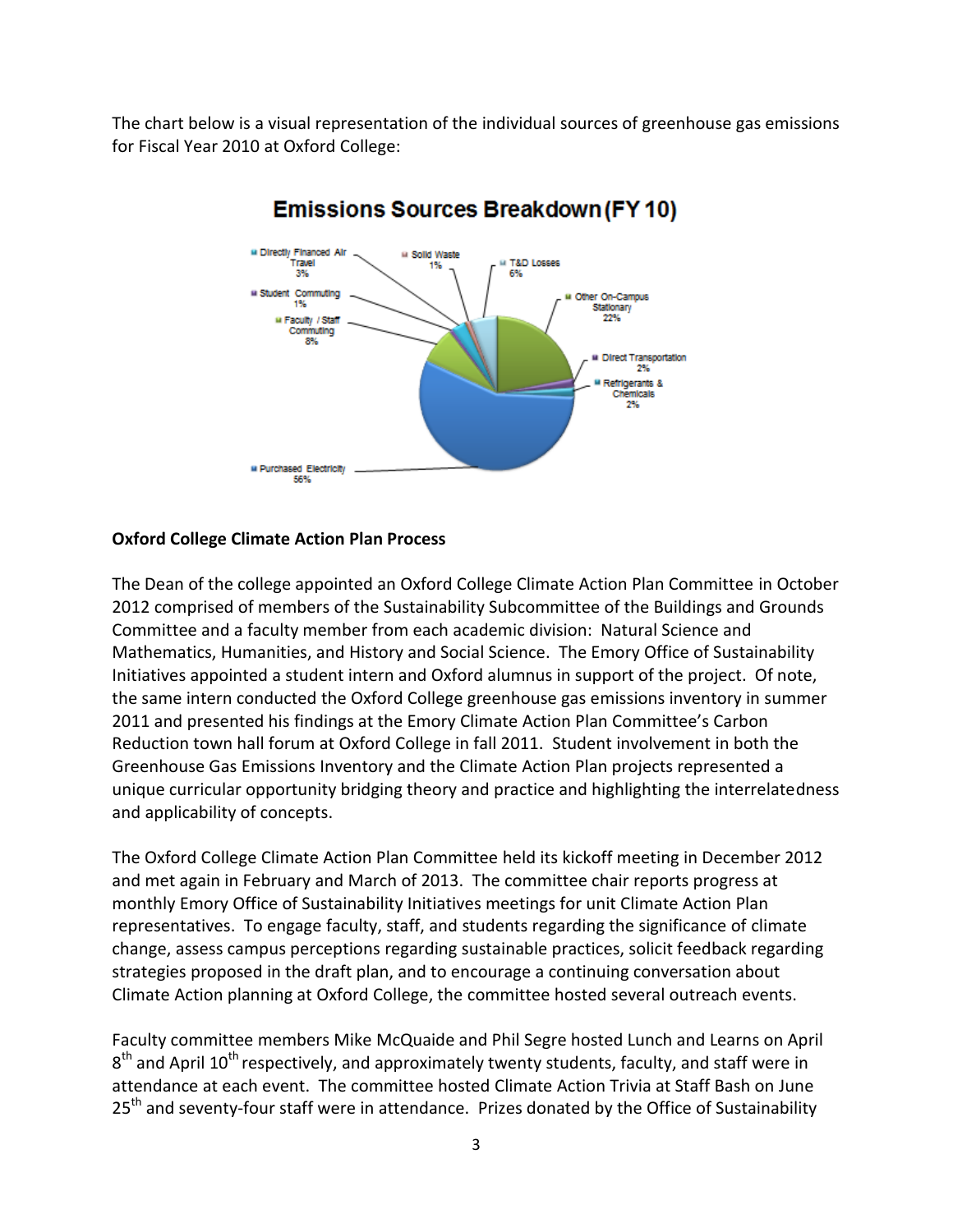Initiatives were awarded to the winning teams. Student Sustainability Assistants working with the Sustainability Club of SGA planned a Cookies in Candler event on September  $26<sup>th</sup>$  that was attended by more than two-hundred student attendees. The event featured a slideshow about the Climate Action Plan, a recycling program display, and a station for students to take the Emory Sustainability Pledge.

The committee is in the process of developing a student survey to help establish behavioral baselines regarding campus sustainability issues and will work closely with the Office of Sustainability Initiatives and Oxford's Institutional Research Associate to further refine the document. The committee will seek support from student sustainability leaders, SGA, and Oxford's Institutional Research associate in disseminating the survey. A similar survey may be developed for faculty and staff.

### **Climate Action Plan Proposal for Oxford College**

The Oxford College Climate Action Plan Committee recommends the following actions, grouped by recommended category, in support of the Emory University 2020, 2036, and 2050 greenhouse gas emissions reduction targets:

### **Sustainable Building and Construction**

- 1. In light of the correlation between increased square footage and greenhouse gas emissions, conduct space utilization studies and seek space utilization efficiencies across departments to reduce the need for additional built space.
- 2. For all major renovation projects, evaluate measures to maximize energy efficiency, minimize water use, and pursue a minimum certification of LEED Silver.
- 3. For all new construction, evaluate measures to maximize energy efficiency, minimize water use, and pursue a minimum certification of LEED Silver.
- 4. By 2050, per existing replacement schedules, convert all flat roofs to green, cool, and/or solar roof standards.

#### **Energy and Water Use Reduction**

1. Move underutilized solar panels from the Haygood Residence Hall solar demonstration project to the Oxford College Organic Farm site. At the new location, the panels will produce renewable energy to back-feed the grid, offsetting a portion of the purchased electricity consumed by irrigation pumps while demonstrating an effective application for renewable energy.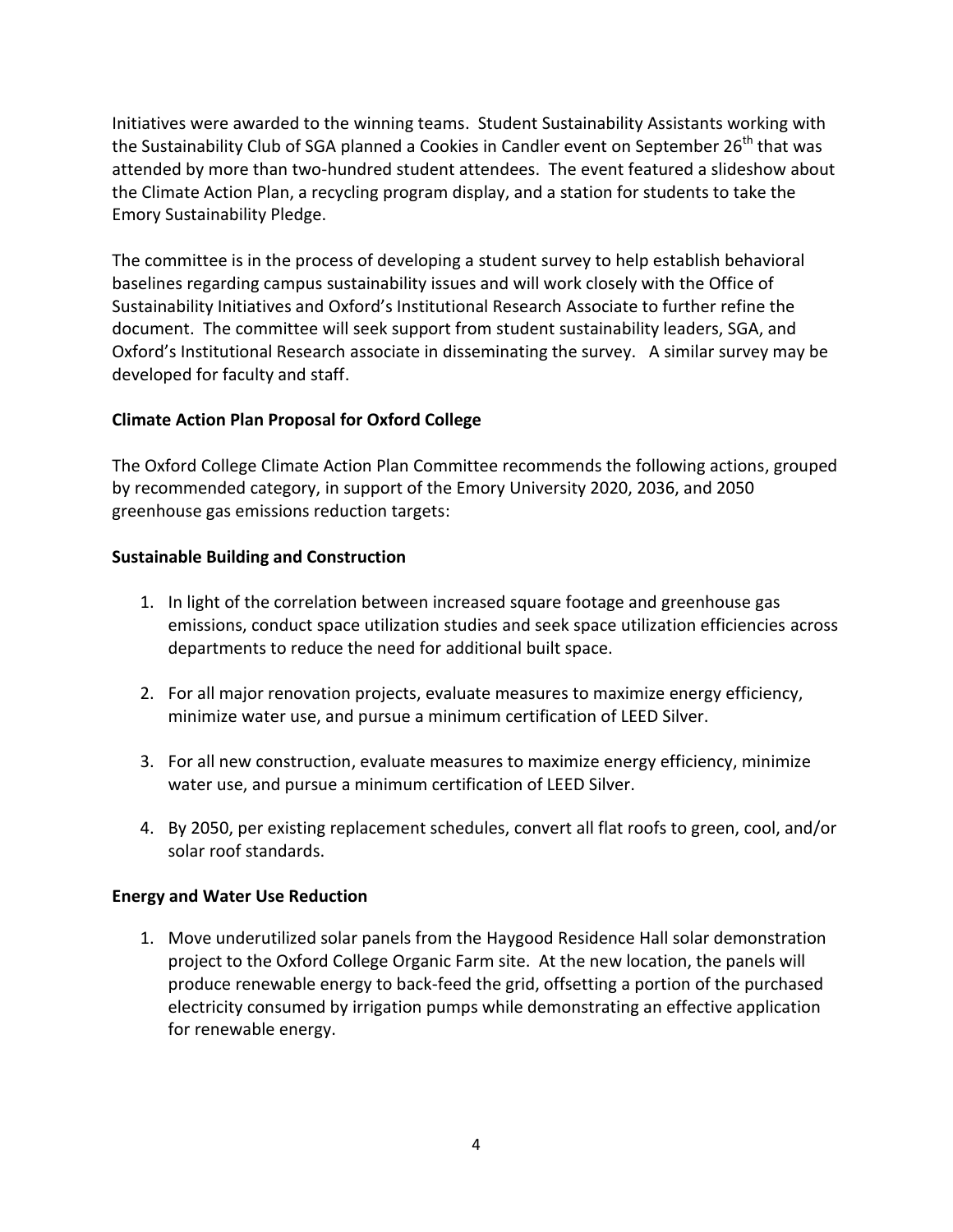- 2. Work with university Environmental Engineer to continue to study the viability of renewable energy projects. Implement projects as feasible to diversify the Oxford College energy mix and reduce emissions and dependence on the grid.
- 3. Implement university Green Office Certification program for offices, meeting rooms, and classrooms and appoint an Oxford College representative to serve on the university Green Office program development team.
- 4. In partnership with Oxford College IT, and in the context of the Green Office Certification program, explore feasibility of implementing a campus-wide Information Technology software-based power-management approach for servers, faculty and staff workstations, computer labs, classrooms, and meeting spaces. Partner with Oxford College IT on an education campaign and messaging about steps the campus community can take to reduce energy consumed by technology devices and technology spaces.
- 5. In the context of the Green Office Certification program, and in accordance with university Procurement guidelines, ensure the purchase of energy efficient equipment and appliances and continue the transition to networked printers, copiers, and multifunction devices over stand-alone devices.
- 6. Implement university Green Labs Certification program in new Science building. Appoint an Oxford College faculty representative to serve on the university Green Labs program development team. Involve students in a study comparing and contrasting the impacts of lab facilities and operations in Pierce Hall vs. the new Science building. Pierce Hall room 118, a teaching Chemistry Lab, has been designated as the pilot space for the new program at Oxford.
- 7. Conduct campus utilities audit, develop a building sub-metering plan, and establish a process to collect and report utilities data monthly. Campus utilities metering and infrastructure is in dire need of an audit due to inconsistent and incorrect naming data and erroneous rate info. All buildings are not sub-metered individually to be able to accurately understand program utility consumption and to be able to evaluate specific effects of energy and water saving behavior-modification. A process is also needed to accurately and comprehensively collect and report utilities data monthly. This is all foundational to the process of implementing programming that raises awareness of campus utilities consumption and encourages energy and water savings.
- 8. Apply for grant funding to install a real time energy monitor in one building to communicate electricity, gas, and water consumption data to raise awareness about the issues of energy and water consumption.
- 9. Oxford College implemented the university model for heating turndowns during the 2012-2013 holiday season on select buildings. Continue this commitment annually and increase the scope of the program to increase the number of buildings participating.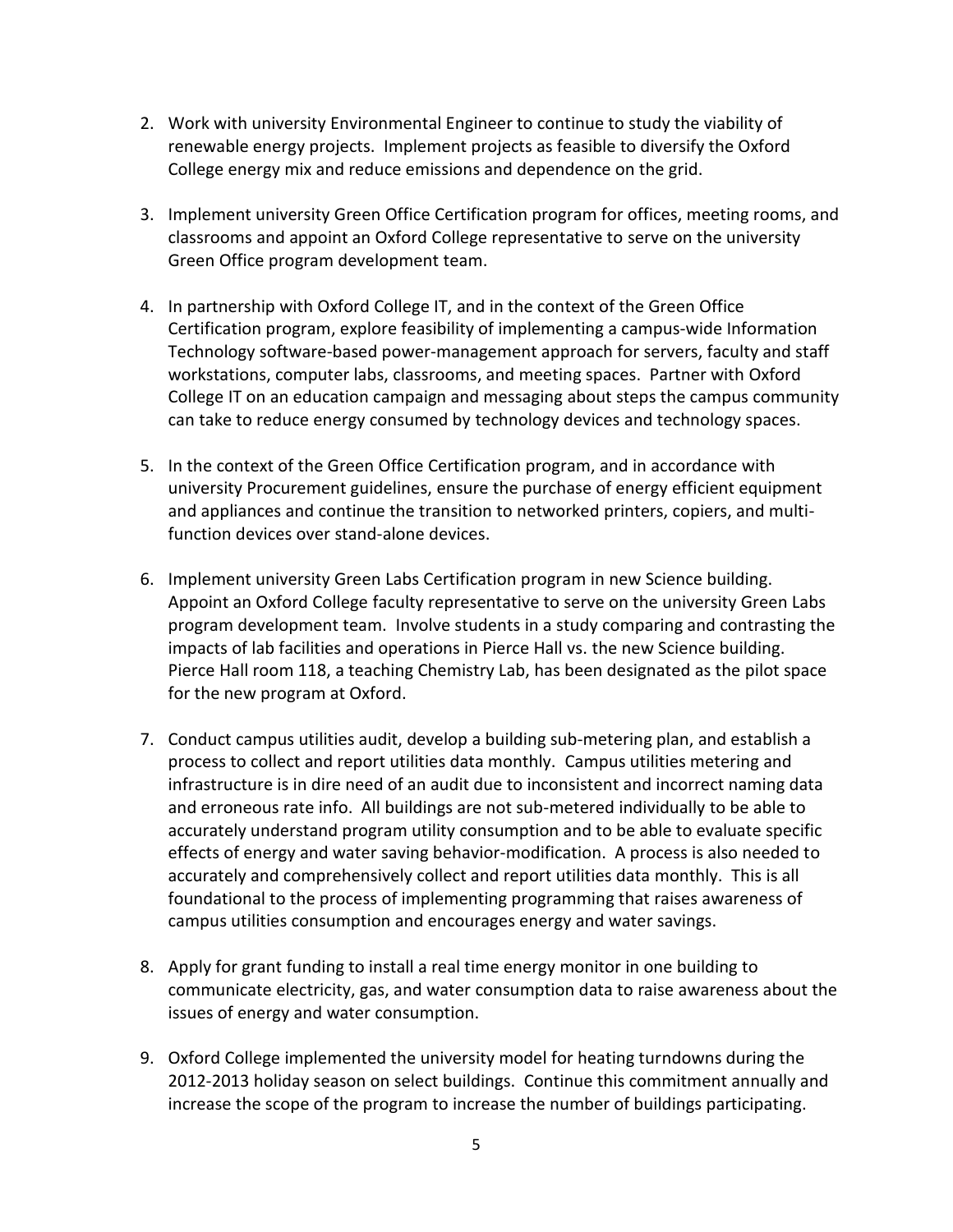Communicate energy savings data to the college community timely after holiday turndown periods to raise awareness and increase buy-in.

- 10. Partner with student sustainability leaders, SGA, and the Institutional Research Associate to distribute a student survey to better understand behavioral patterns regarding energy and water use and waste diversion patterns in residence halls.
- 11. Partner with RES, student sustainability leaders, and SGA to conduct an education campaign about the energy and water that can be saved through shorter showers. Provide shower timers and coordinate a residence hall competition to determine which hall can save the most water and energy. Provide an incentive for the residence hall and or floor achieving the greatest reductions.
- 12. Partner with RES, student sustainability leaders, and SGA to promote taking the stairs instead of the elevator campus-wide. Use the existing university marketing campaign to communicate energy savings and health benefits of taking the stairs.
- 13. Up to 90% of the energy consumed when washing clothes goes to heating the water. Partner with RES, student sustainability leaders, and SGA to conduct laundry education campaign in residence halls to encourage cold water washes and full loads. Utilize the existing university marketing campaign. Record progress on the honor system and provide an incentive for residence halls and floors achieving the most full-wash loads with cold water.
- 14. Explore creative campaigns through DAR where campus utility savings resulting directly from behavior change can be incentivized and applied toward institutional fundraising.

#### **Transportation Emissions Reduction**

- 1. Inform the campus community about existing university-wide no idling policy. Place decals or hangtags in all fleet vehicles reminding drivers of the policy and develop creative ways to enforce compliance by community (similar to enforcement of the university tobacco-free policy).
- 2. Grid-based electric vehicle charging systems in Georgia still result in significant carbon emissions due to the power mix being heavily coal-dependent. Explore feasibility of zero emission solar-electric vehicle charging stations in preferred parking locations to incentivize faculty, staff, and student adoption of zero emissions plug-in electric vehicles. Provide preferred parking for hybrid vehicles. A more fuel efficient fleet of faculty and staff daily commute vehicles will reduce emissions significantly in this category and signage and preferred parking will increase their campus visibility.
- 3. Upgrade fleet vehicles per lifecycle replacement schedule to reduce petroleum dependence. Explore alternative fuel vehicles such as CNG, bio-diesel, hybrid, and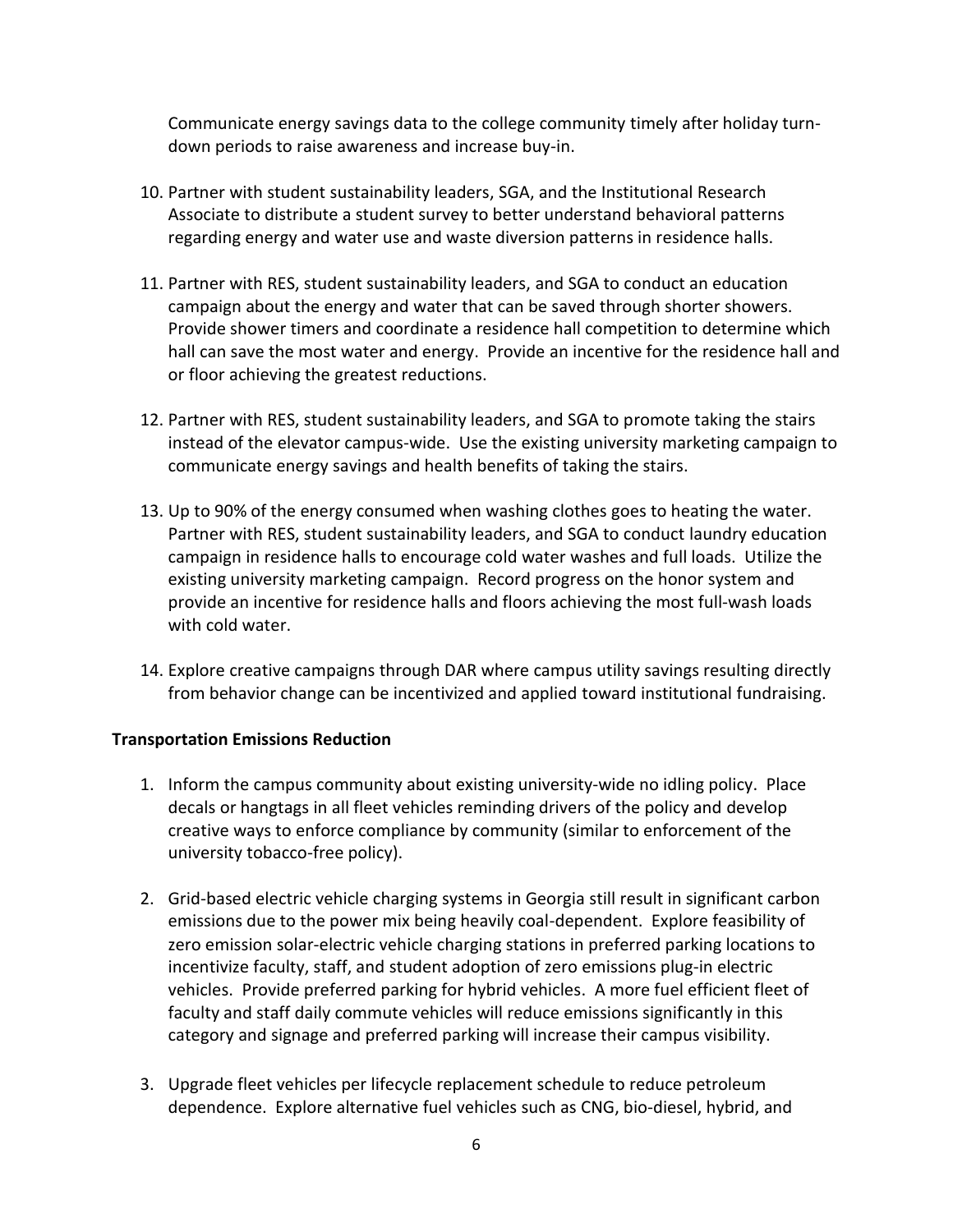electric. Explore feasibility of zero emission solar-electric charging stations for electric fleet vehicles. The city of Covington is developing a public access alternative fueling station (currently CNG but other alternative fuels are expected in the future) within a few miles of campus and it is expected to open in 2014. The city of Covington has expressed an interest in partnering with Oxford College to pursue clean air initiatives and transportation grant opportunities.

- 4. Roll out Zimride to the Oxford campus. Zimride is a user-friendly resource to arrange for one-time or regular carpools with other college commuters going the same way to reduce commute costs, the campus carbon footprint, and demands on parking: [http://zimride.parking.emory.edu/.](http://zimride.parking.emory.edu/)
- 5. Install new bike racks and maintain existing bike racks. Improve bicycling infrastructure and safety education on campus to encourage use of personal bikes and promote the Bike Oxford program as a mode of recreation, fitness, and alternative local transportation.
- 6. Continue to partner on street and path upgrades with the city of Oxford to create a safer and more inviting city infrastructure for pedestrians and bicyclists.

#### **Waste Minimization**

- 1. Implement an interior and exterior campus recycling program beginning fall 2013 to increase waste diversion and to begin instilling a campus culture of waste minimization. The longer term goal is to implement composting and work toward zero-waste buildings, but an effective recycling program is a first step that can be improved upon.
- 2. University Sustainable Event and Catering guidelines have already been rolled out at Oxford College but have not been widely adopted. Reintroduce this program to get campus event planners onboard. Set a goal for number of sustainable events per year. Start by focusing on large and impactful events such as Orientation, Commencement, and Family Weekend. There is an added benefit in messaging the campus community and visitors regarding Oxford's commitment to and culture of sustainability.
- 3. Implement university Green Office and Green Labs Certification programs to promote best practices for waste minimization in labs, offices, meeting rooms, and classrooms.
- 4. Continue installing hydration stations to minimize bottled water waste and emissions associated with bottled water and water jug transport.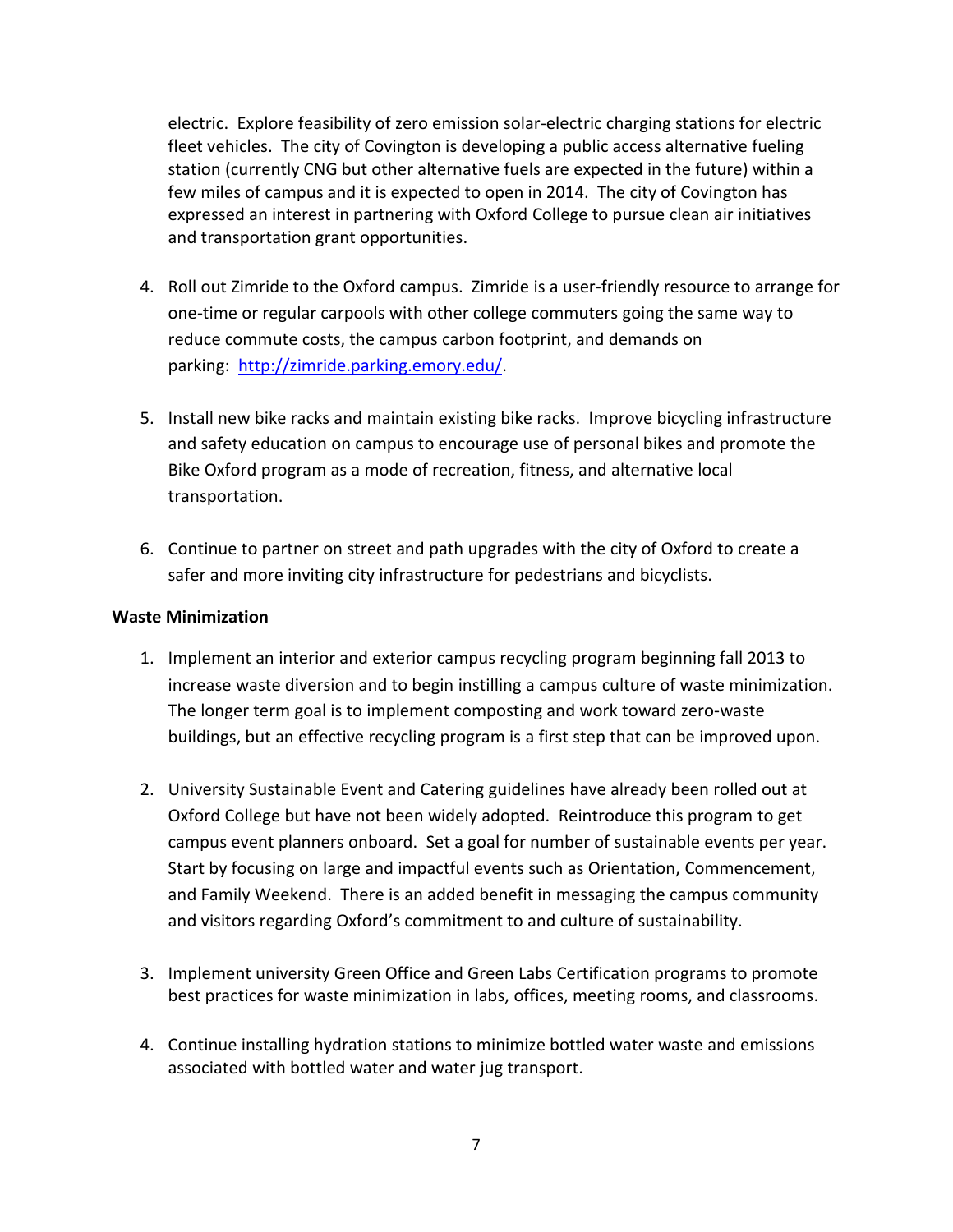#### **Sustainable Food**

- 1. To accurately measure energy and water use by the Oxford Dining food service operation, a critical first step is discrete utilities metering. At present, utilities in the Dining Hall are tied to the Branham Residence Hall and only a rough estimate for each program's utility consumption is possible. It is important to create incentives for energy savings by building and this is not possible under the current utilities arrangement. The Dining Hall renovation will provide an opportunity to sub-meter the food service operation and strive for LEED Silver standards for dramatically improved energy and water efficiency.
- 2. Implement a recycling program as a first step and phase composting in for all pre-and post-consumer food waste when feasible. Provision for dedicated recycling and composting facilities during the design phase of the building's renovation.
- 3. Develop an Organic Farm to support college and university food sourcing targets of 75% local or sustainable by 2015.
- 4. Continue Oxford Dining partnership with Sodexo to expand the portfolio of local and organic food suppliers.
- 5. Expand sustainable food education programming and re-launch the Culinary Club.
- 6. Implement Meatless Mondays and host sustainable cooking demonstrations.

## **Curricular and Co-curricular Education**

1. Continue to develop Oxford's sustainability GEP theme, *A Life in Balance*, for the duration of the three-year commitment and identify strategies for sustaining the curricular integration of sustainability beyond this period. *A Life in Balance* "aims to facilitate the discovery and exploration of sustainability by making interdisciplinary connections between the Humanities, Natural Sciences and Mathematics, and Social Sciences that would more fully engage the mind and the body."

Currently, twenty-six courses have been developed under this curriculum, but further development and integration remains an ongoing objective. The table below illustrates existing courses by discipline: